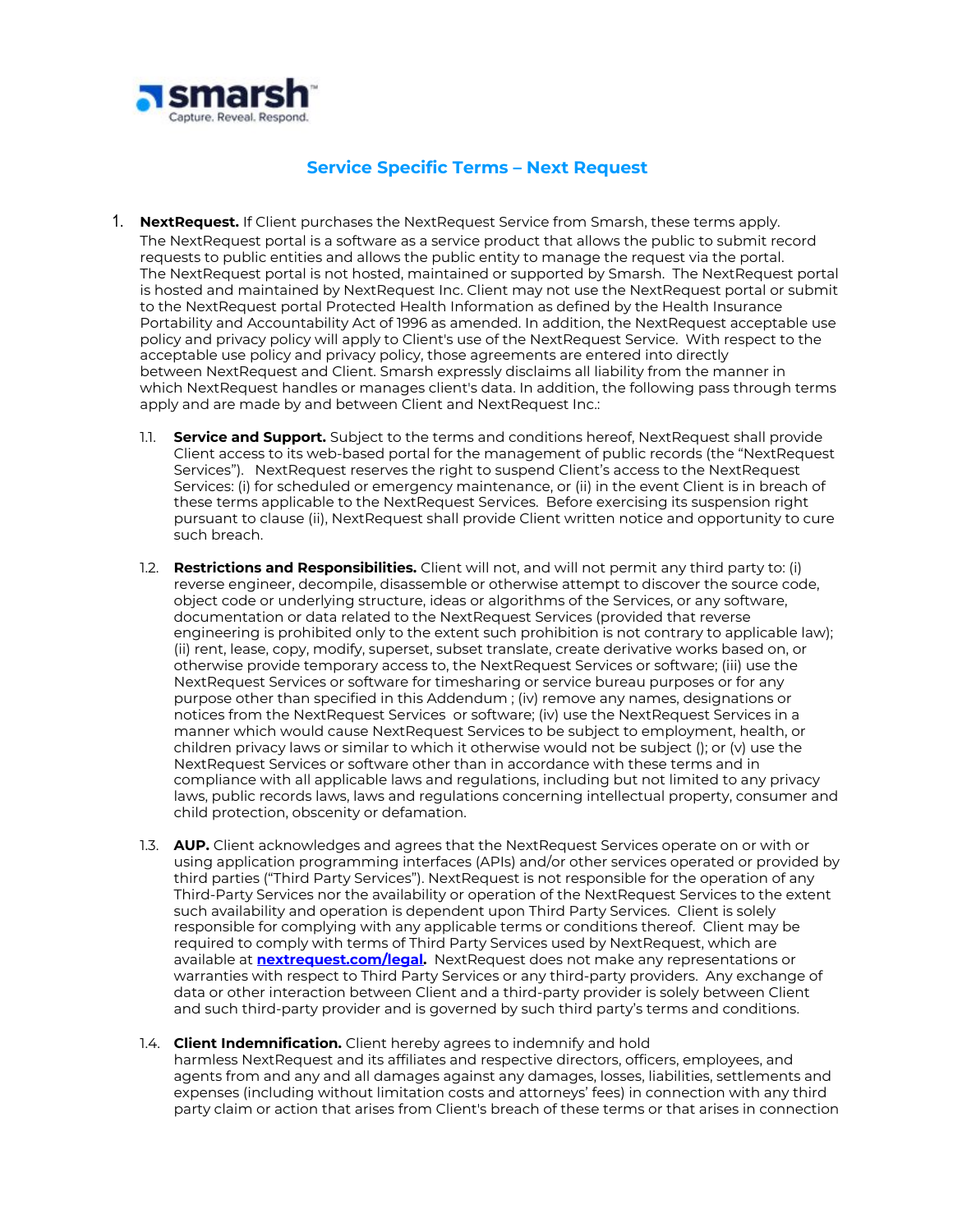

with content provided by Client to NextRequest through the NextRequest Services or otherwise ("Client Data"). Although NextRequest has no obligation to monitor the content provided by Client or Client's use of the NextRequest Services, NextRequest may do so and may remove any such content or prohibit any use of the NextRequest Services it reasonably believes may be (or alleged to be) in violation of the Agreement, agreements with NextRequest's Third Party Services providers, or any law or regulation or right of any third party.

- 1.5. **Intellectual Property Rights.** Nothing in this Agreement conveys to Client any rights of ownership in or related to the NextRequest Services, or any intellectual property rights contained therein. Except as expressly set forth herein, NextRequest alone (and its licensors, where applicable) will retain all intellectual property rights relating to the NextRequest Services or the software or any suggestions, ideas, enhancement requests, feedback, recommendations or other information provided by Client or any third party relating to the Service, which are hereby assigned to NextRequest.
- 1.6. **Indemnification.** If NextRequest receives any notice or claim that any Client Data, or activities hereunder with respect to any Client Data, may infringe or violate rights of a third party or any laws (a "**Claim**"), NextRequest may (but is not required to) suspend activity hereunder with respect to that content and Client will defend, indemnify and hold NextRequest harmless from all liability, damages, settlements, attorney fees and other costs and expenses in connection with any such Claim, as incurred.
- 1.7. Client will have sole responsibility for the accuracy, quality, integrity, legality, reliability, appropriateness, and intellectual property ownership or right to use of any and all data, information or other material provided, uploaded, or submitted by Client to the NextRequest Services in the course of using the NextRequest Services ("**Client Data**"). NextRequest will receive and process Client Data to perform NextRequest's obligations under this Agreement. Notwithstanding anything to the contrary, NextRequest is hereby granted (i) a non-exclusive, royalty-free, worldwide, transferable license and right to internally use, copy, modify, create derivative works of, and disclose Client Data solely for the purposes of providing the NextRequest Services to Client, and (ii) a non-exclusive, irrevocable, perpetual, royalty-free, fully paid-up, worldwide, transferable license and right to Aggregated Anonymous Data (as defined below) to use and exploit Aggregated Anonymous Data for any business purposes (including without limitation, for purposes of improving, testing, operating, promoting and marketing products and services). "Aggregated Anonymous Data" means data submitted to, collected by, or generated by NextRequest in connection with Client's use of the Services, but only in aggregate, anonymized form which doesn't specifically identify Client.
- 1.8. **Termination**. This Addendum and the rights and obligations therein which by their nature should survive shall survive termination of the agreement between Smarsh and Client.
- 1.9. **Warranty Disclaimer.** ANYTHING PROVIDED BY NEXTREQUEST IN CONNECTION WITH THE SERVICES IS PROVIDED "AS-IS," WITHOUT ANY WARRANTIES OF ANY KIND, AND NEXTREQUEST HEREBY DISCLAIMS ANY AND ALL WARRANTIES, EXPRESS OR IMPLIED, INCLUDING, WITHOUT LIMITATION, ALL IMPLIED WARRANTIES OF MERCHANTABILITY, FITNESS FOR A PARTICULAR PURPOSE, TITLE, AND NON-INFRINGEMENT.
- 1.10. **LIMITATION OF LIABILITY.** IN NO EVENT WILL NEXTREQUEST BE LIABLE FOR ANY INDIRECT, PUNITIVE, INCIDENTAL, SPECIAL, OR CONSEQUENTIAL DAMAGES ARISING OUT OF OR IN ANY WAY CONNECTED WITH THE SUBJECT MATTER OF THE NEXTREQUEST SERVICES, INCLUDING WITHOUT LIMITATION, LOSS OF REVENUE OR ANTICIPATED PROFITS OR LOST BUSINESS OR LOST SALES, WHETHER BASED IN CONTRACT, TORT (INCLUDING NEGLIGENCE), STRICT LIABILITY, OR OTHERWISE, EVEN IF THE BREACHING PARTY HAS BEEN ADVISED OF THE POSSIBILITY OF DAMAGES. NEXTREQUEST'S TOTAL LIABILITY, WHETHER BASED IN CONTRACT, TORT (INCLUDING NEGLIGENCE OR STRICT LIABILITY), OR OTHERWISE, WILL NOT EXCEED, IN THE AGGREGATE THE FEES PAID AND PAYABLE TO NEXTREQUEST FOR PROVIDING THE SERVICES TO CLIENT IN THE TWELVE (12) MONTH PERIOD ENDING ON